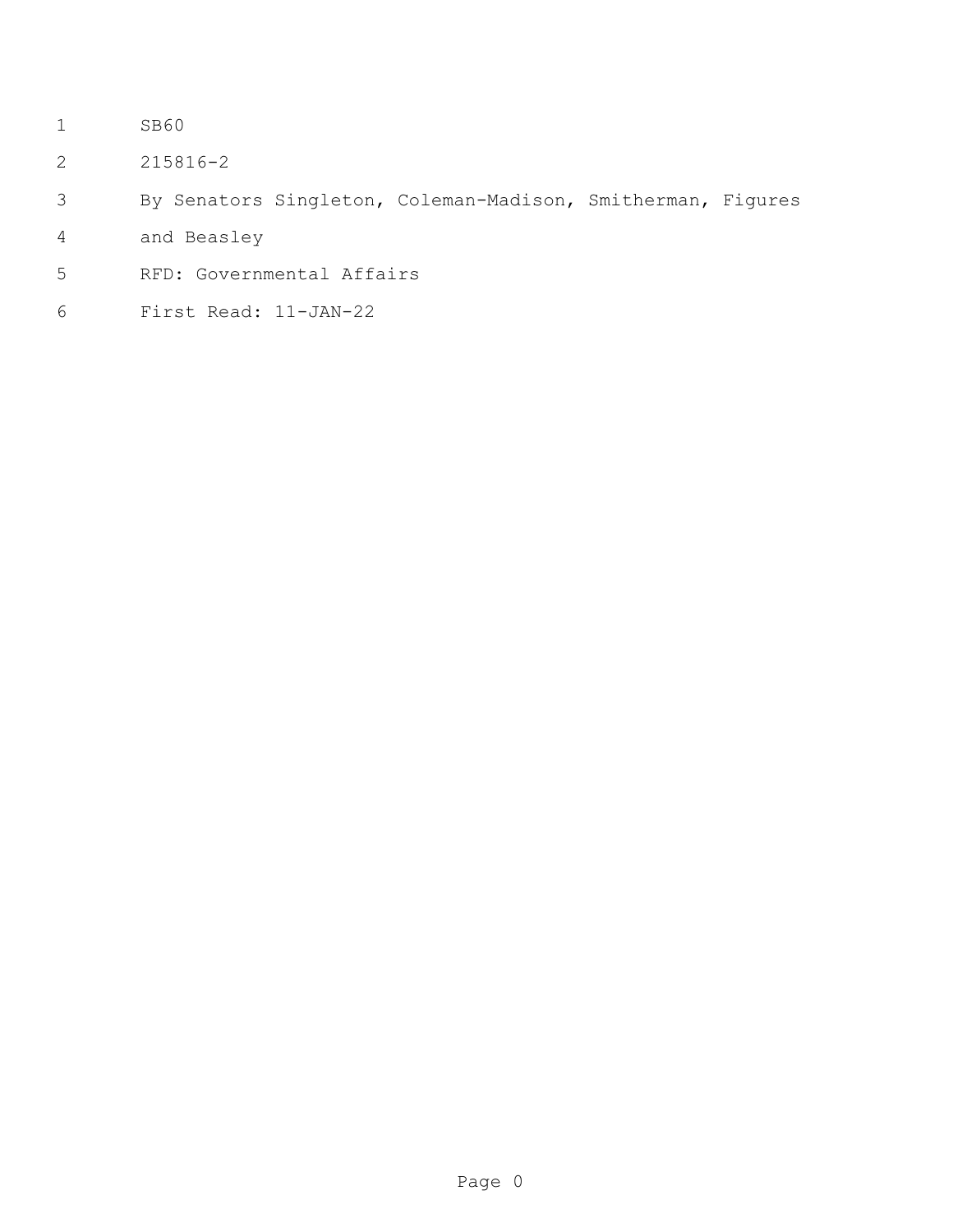| $\mathbf 1$   | 215816-2:n:12/14/2021:PMG/bm LSA2021-2503R1              |
|---------------|----------------------------------------------------------|
| $\mathbf{2}$  |                                                          |
| 3             |                                                          |
| 4             |                                                          |
| 5             |                                                          |
| 6             |                                                          |
| 7             |                                                          |
| 8             | Under existing law, the Governor, Auditor,<br>SYNOPSIS:  |
| $\mathcal{G}$ | and Commissioner of Agriculture and Industries           |
| 10            | jointly appoint members to each county's board of        |
| 11            | registrars.                                              |
| 12            | This bill would require the appointing                   |
| 13            | authorities to ensure that membership of the boards      |
| 14            | of registrars reflect the diversity of residents of      |
| 15            | the respective counties.                                 |
| 16            |                                                          |
| 17            | A BILL                                                   |
| 18            | TO BE ENTITLED                                           |
| 19            | AN ACT                                                   |
| 20            |                                                          |
| 21            | Relating to boards of registrars; to amend Section       |
| 22            | 17-3-2, Code of Alabama 1975, to provide further for the |
| 23            | appointment of members of boards of registrars.          |
| 24            | BE IT ENACTED BY THE LEGISLATURE OF ALABAMA:             |
| 25            | Section 1. Section 17-3-2, Code of Alabama 1975, is      |
| 26            | amended to read as follows:                              |
| 27            | $"$ \$17-3-2.                                            |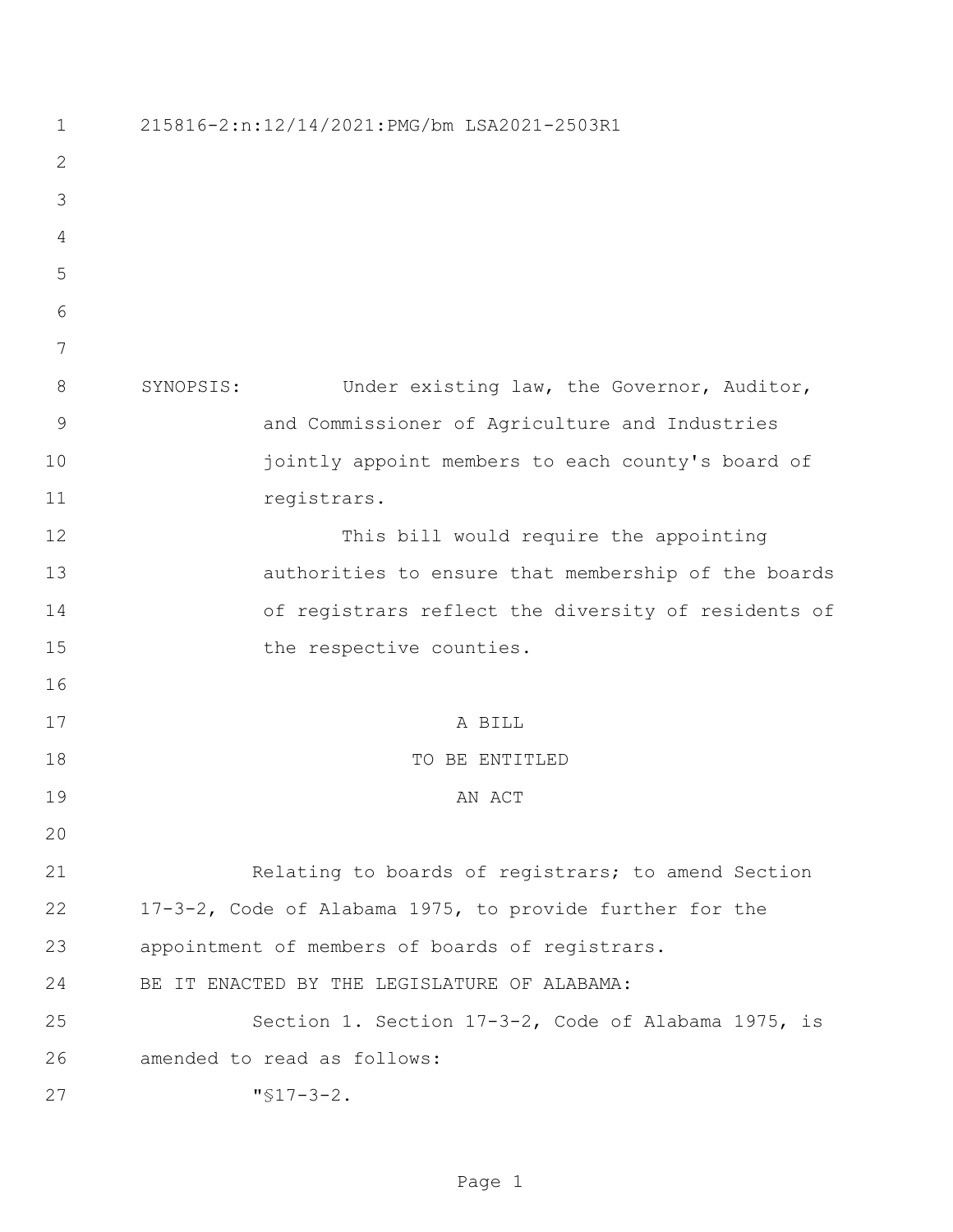"(a) Registration shall be conducted in each county by a board of registrars comprised of three reputable and 3 suitable persons individuals to be appointed, unless otherwise provided by law, by the Governor, Auditor, and Commissioner of Agriculture and Industries, or by a majority of them, acting as a state board of appointment. After the effective date of this act adding this amendatory language, when appointing members to a board of registrars, the state board of appointment shall ensure that membership is reflective of the gender, race, and geographical makeup of the respective county. The registrars shall be qualified electors, residents of the county, shall have a high school diploma or equivalent, and possess the minimum computer and map reading skills necessary to function in the office. The Secretary of State shall prescribe guidelines to assist the state board of appointment in determining the qualifications of registrars. The registrars shall not hold an elective office during their 18 term. One of the members shall be designated by the state board of appointment as chair of the board of registrars for each county.

 "(b) Notwithstanding the provisions of subsection (a), the Legislature may provide by local law for the appointment of additional members to the board of registrars for a county that has two courthouses.

 "(c) The provisions of this section shall not apply in any county having a population of not less than 600,000 inhabitants according to the 1970 or any succeeding federal